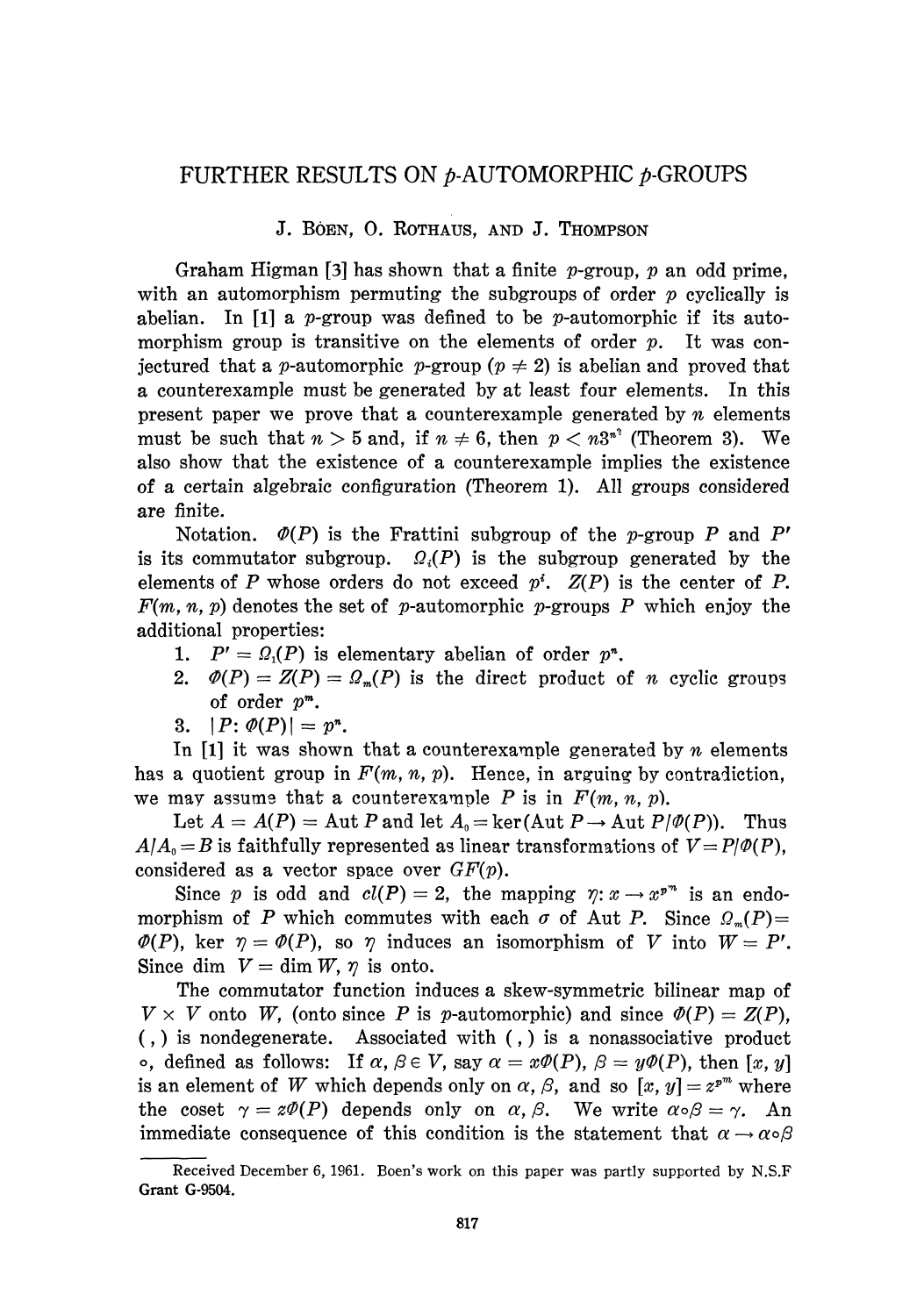is a linear map  $\phi_{\beta}$  of *V* into *V*. Thus,  $\circ$  induces a map  $\theta$  of *V* into End  $V$ , the ring of linear transformations of  $V$  to  $V$ .

If  $\bar{\sigma}$  is the inner automorphism of End *V* induced by  $\sigma \in B$ , then the diagram

$$
V \xrightarrow{\theta} \text{End } V
$$

$$
\sigma \downarrow \qquad \downarrow \bar{\sigma}
$$

$$
V \xrightarrow{\theta} \text{End } V
$$

commutes, that is  $\phi_{\beta} = \sigma^{-1} \phi_{\beta} \sigma$ . Since P is p-automorphic, if  $\alpha$ ,  $\beta$  are nonzero elements of V, then  $\alpha = \beta^{\sigma}$  for suitable  $\sigma \in B$ , so that  $\phi_{\alpha} = \sigma^{-1} \phi_{\beta} \sigma$ .

THEOREM 1. If  $\alpha \in V$ , then  $\phi_{\alpha}$  is nilpotent.

*Proof.* We can suppose  $\alpha \neq 0$ . Since  $\alpha \circ \alpha = 0$ ,  $\phi_{\alpha}$  is singular. Let  $f(x) = x^n + c_1 x^{n-1} + c_2 x^{n-2} + \cdots$  be the characteristic equation of  $\phi_\alpha$ . *f(x)* is independent of the nonzero element  $\alpha$  of V, and  $c_n = 0$  since  $\phi_{\alpha}$  is singular.

Let  $\alpha_1, \dots, \alpha_n$  be a basis for V, and identify  $\phi_\alpha$  with the matrix which is associated with  $\phi_{\alpha}$  and the basis  $\alpha_{1}, \dots, \alpha_{n}$ . Then  $c_{i}$  is the sum of all *i* by *i* principal minors of  $\phi_{\alpha}$ , so if  $\alpha = \lambda_1 \alpha_1 + \cdots + \lambda_n \alpha_n$ ,  $c_i$  is a homogeneous polynomial of degree  $i \leq n-1$ ) in the *n* variables  $\lambda_1, \ldots,$ <sup>n</sup>. By a Theorem of Chevalley [2], there are values  $\lambda_1, \dots, \lambda_n$  of  $GF(p)$ which are not all zero, such that  $c_i = 0$ . Since  $c_i$  is independent of the non-zero tuple  $(\lambda_1, \dots, \lambda_n)$ , it follows that  $c_i = 0$  so  $\phi_\alpha$  is nilpotent.

Theorem 1 states that  $\theta(V)$  is a linear variety of End  $(V)$  consisting only of nilpotent matrices such that any two nonzero  $x, y \in \theta(V)$  are similar. If one could show that the algebra generated by  $\theta(V)$  were nilpotent, an easy argument would show that all  $p$ -automorphic  $p$ -groups *(p* odd) are abelian.

THEOREM 2. Let r be the rank of  $\phi_{\alpha}$ . If  $n > 3$ , then  $2 < r < n - 1$ .

*Proof.* We assume  $n > 3$  because  $n \leq 3$  was treated in [1]. Clearly  $r \neq 0$  because P is non-abelian and  $r \neq n$  by Theorem 1.

*Case I.*  $r \neq n-1$ . Suppose  $r = n-1$ . Then, for  $\alpha \neq 0$ ,  $\beta \circ \alpha =$  $\beta \phi_{\alpha} = 0$  implies that  $\beta \in {\alpha}$  where  ${\alpha}$  is the subspace of V spanned by *a*. If  $\gamma \phi_{\alpha}^2 = (\gamma \phi_{\alpha}) \phi_{\alpha} = 0$ , then  $\gamma \phi_{\alpha} \in {\alpha}$ , say  $\gamma \phi_{\alpha} = k \alpha$ . But  $\gamma \phi_{\alpha} + \alpha \phi_{\gamma} =$ 0 by the skew-symmetry of  $\circ$ , so  $\alpha\phi_{\gamma} = -k\alpha$ . By Theorem 1,  $k = 0$  and thus  $\gamma \in \{\alpha\}$ . Hence rank  $\phi^2_{\alpha} = \text{rank} \phi_{\alpha}$ , a contradiction to Theorem 1.

*Case II.*  $r \neq 1$ . Choose a basis of V, say  $\alpha_1, \dots, \alpha_n$ , and suppose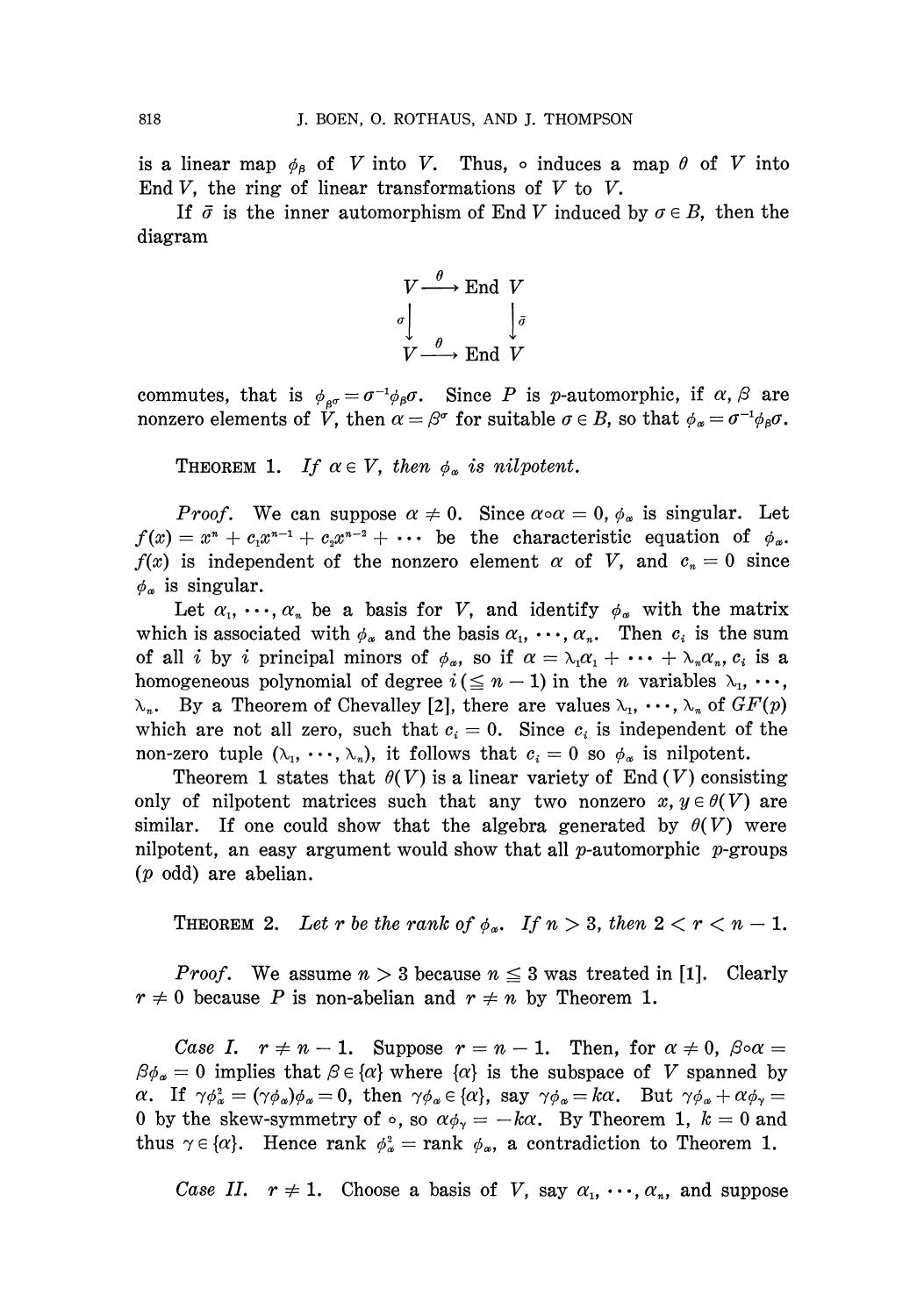that  $\phi_{\alpha} = (a_{ij})$  with respect to this basis; End (V) has the obvious matrix  $\mathsf{representation} \text{ with } \phi_a \in \theta(V) \subset \text{End}(V). \quad \text{Recall that } \theta(V) \text{ becomes an}$ *n*-space of *n* by *n* nilpotent matrices over  $GF(p)$  in which any two nonzero matrices are similar. If *r =* 1, then we may assume without loss of generality that  $\phi_{\alpha}$  has a 1 in the (1, 2) position and zeros elsewhere.

If every  $(x_{ij}) = X \in \theta(V)$  satisfies  $x_{ij} = 0$  for  $i > 1$ , then we are done because the nilpotency of  $X$  implies that  $x_{\text{11}} = 0$  for every  $X \in \theta(V)$ , which implies that dim  $\theta(V) < n$ . If, on the other hand, there exists  $X \in \theta(V)$ with a nonzero entry below the first row, then we may use the fact that every 2 by 2 subdeterminant of every element of  $\theta(V)$  vanishes to show that every *X* has its nonzero elements in the second column only. But the nilpotency of X implies that  $x_{22} = 0$ . Hence dim  $\theta(V) < n$ , a contradiction.

*Case III.*  $r \neq 2$ . *If*  $r = 2$ , we may assume without loss of generality that

(a)  $\phi_{\alpha}$  has 1's in the (1, 2), (2, 3) positions and zeros elsewhere or else

(b) *φ<sup>a</sup>*  $\phi_{\alpha}$  has 1's in the (1, 2), (3, 4) positions and zeros elsewhere. First consider (a).

If every  $(x_{ij}) = X \in \theta(V)$  satisfies  $x_{ij} = 0$  for  $i > 2$ , then  $Z(P) \subsetneq \theta(P)$ , a contradiction. If every  $X \in \theta(V)$  satisfies  $x_{ij} = 0$  for  $j \neq 2, 3$ , then  $x_{32} = 0$  because  $X + k\phi_\alpha$  is nilpotant for every  $k \in GF(p)$  and  $p > 2$ . But then dim  $\theta(V) < n$ , a contradiction. Hence we need consider only the subcase of (a) in which some  $X \in \theta(V)$  has a nonzero entry below the third row and a nonzero entry that is not in columns two or three. Con sider such an X. Unless  $x_{ij} = 0$  when  $i \neq 1, 2$  and  $j \neq 2, 3$ , it is easy to see that there exists a nonzero 3 by 3 determinant in  $X + k\phi_{\alpha}$  for some *k.* It is also easy to see that any two rows of *X* below the second row are dependent, and that any two columns other than the second and third are dependent. Using the fact that every 3 by 3 subdeter minant of every element of  $\theta(V)$  is zero, it is straightforward to show that there exist nonsingular matrices *R* and *S* such that *RXS* has Γs in the (1, 4), (3, 2) posititions and zeroes elsewhere and  $R\phi_a S$  has 1's in the  $(1, 3)$ ,  $(2, 2)$  positions and zeroes elsewhere.

 $\operatorname{Set}$   $X' = RXS, \phi'_a$  $a = R\phi_{\alpha}S$ . It is now straightforward to show that that if  $Y = (y_{ij}) \in R\theta(V)S$  is linearly independent from  $\{X', \phi'_\alpha\}$ , then  $y_{ij} = 0$  for  $i \neq 1$  and  $j \neq 2$ . This implies that dim  $R\theta(V)S < n$ , a contradiction, since dim  $R\theta(V)S = \dim \theta(V) = n$ .

Subcase (b), in which  $\phi^2_{\alpha} = 0$ , is handled in a similar fashion except that we exclude the case in which every  $X \in \theta(V)$  satisfies  $x_{ij} = 0$ ,  $j \neq 2, 4$ , by noting the following: In such a case  $(X + k\phi_{\alpha})^2 = 0$  for every *k* implies that  $x_{22} = 0$ , which in turn implies that dim  $\theta(V) < n$ .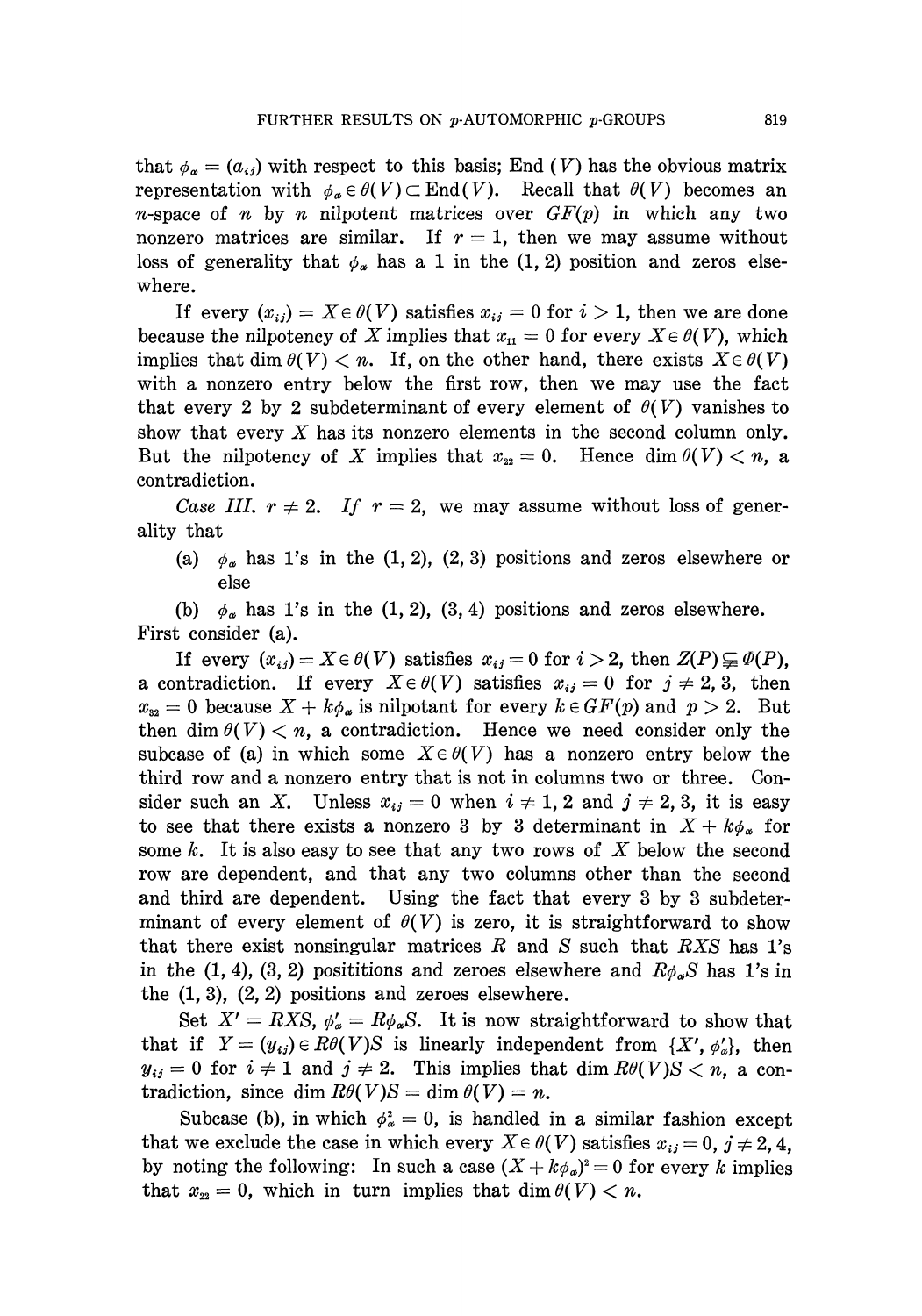COROLLARY.  $F(m, n, p)$  is empty for all m and odd p unless  $n > 5$ .

*Proof.* Theorem 2 implies that *n* > 4 and that if *n =* 5, then rank  $a_2 = 3$ . Let  $S_n$  denote the projective  $(n - 1)$ -space whose points are the 1-subspaces of V. If  $n = 5$  and rank  $\phi_{\alpha} = 3$ , then it follows that *S*<sub>i</sub> is partitioned into lines according to the rule that  $\{\alpha\}$ ,  $\{\beta\}$  (0  $\neq \alpha$ , *β* $\in$  *V*) lie on the same line if and only if  $\alpha \circ \beta = 0$ . But  $S_5$  has  $p^4 + p^3 + p^2 + p + 1$  points and cannot be partitioned into disjoint subsets of  $p + 1$  points each.

THEOREM 3. If  $p \ge n3^{n^2}$  and  $n \ne 6$ , then  $F(m, n, p)$  is empty for *all positive inteqers m.*

*Proof.* If *GL (n, p)* denotes the invertible elements of End *V,* then  $|GL(n, p)| = p^{n(n-1)/2} \cdot k(n, p)$ , where  $k(n, p) = (p^{n} - 1)(p^{n-1} - 1) \cdots (p-1)$ .

If we consider  $GF(p<sup>n</sup>)$  as a vector space over  $GF(p)$ , the right-regular representation shows that  $GL(n, p)$  contains a cyclic group of order  $p^{n}-1$ .

Let  $\Phi_d(x)$  be the monic polynomial whose complex roots are the primi tive dth roots of unity. Then  $p^{n} - 1 = \prod_{d|n} \Phi_d(p)$ . By an elementary number-theoretic theorem [4],  $\varPhi_n(p)$  and  $k(n, p)/\varPhi_n(p)$  are relatively prime, or their greatest common divisor is *q* where *q* is the largest prime divisor of *n*, in which case  $\Phi_n(p)/q$  is relatively prime to  $k(n, p)/\Phi_n(p)$ *(p)* Thus, we determine  $\varepsilon = 0$  or 1 so that  $\varPhi_n(p)/q^{\varepsilon}$  is relatively prime to  $k(p, n)/\varPhi_n(p)$ .

Let  $p \in F(m, n, p)$ . Since P is p-automorphic,  $|B|$  is divisible by  $p^{n} - 1$  and in particular is divisible by  $\Phi_{n}(p)/q^{s}$ . Let  $r^{a}$  be the largest power of the prime *r* which divides  $\Phi_n(p)/q^{\varepsilon}$ ,  $\alpha \ge 1$ , and let  $S_r$  be a Sylow r-subgroup of *B.* By Sylow's theorem and the preceding paragraph, *S<sup>r</sup>* is cyclic with generator  $\sigma_r$ .

Since *P* belongs to the exponent *n* modulo *r*, it follows that  $\lambda$ ,  $\lambda^p$ ,  $\cdots$ ,  $\lambda^{p^{n-1}}$  are the characteristic roots of  $\sigma_r$ ,  $\lambda$  being a primitive r<sup>\*</sup>th root of unity in  $GF(p<sup>n</sup>)$ .

Since  $\gamma$  commutes with  $\sigma_r$ ,  $\lambda$  is also a characteristic root of  $\sigma_r$  on *W.* Since  $(\alpha, \beta)^{\sigma} = (\alpha^{\sigma}, \beta^{\sigma})$ , the characteristic roots of  $\sigma_r$  on *W* are to be found among the  $\lambda^{p^i+p^j}$ ,  $0 \leq i < j \leq n-1$ , as can be seen by diagonalizing  $\sigma_r$  over  $V \otimes GF(p^m)$ . Hence,  $\lambda = \lambda^{p^i+p^j}$  for suitable *i, j* and so

(1) 
$$
p^{i} + p^{j} - 1 \equiv 0 \pmod{r^{a}}.
$$

Since r was any prime divisor of  $\Phi_n(p)/q^e$ , we have

(2) 
$$
\prod_{0 \leq i < j \leq n-1} (p^i + p^j - 1) \equiv 0 \pmod{\varPhi_n(p)/q^s} \, .
$$

The polynomials  $\varPhi_n(x)$ ,  $n \neq 6$ , and  $x^i + x^j - 1$  are relatively prime, a fact